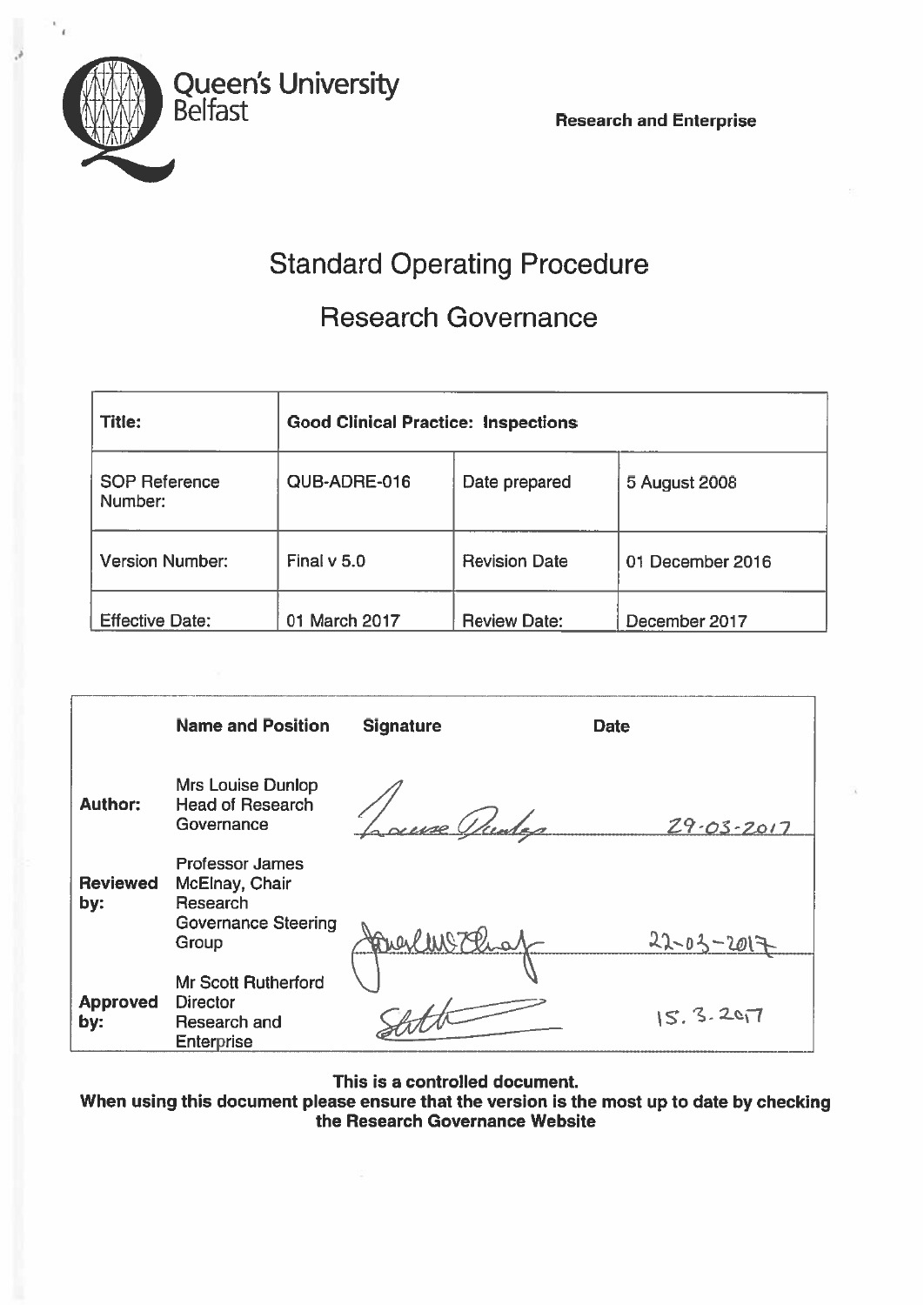### Revision Log

| <b>Previous Version</b><br>number | Date of<br>Review/Modification | Reason for<br>Review/Modification                                          | <b>New Version Number</b> |
|-----------------------------------|--------------------------------|----------------------------------------------------------------------------|---------------------------|
| Final $v$ 1.0                     | 10/11/09                       | <b>Annual Review</b>                                                       | Final $v$ 1.0             |
| Final v 1.0                       | 09/09/11                       | <b>Annual Review/</b><br>Update following<br><b>MHRA GCP</b><br>Inspection | Final v 2.0               |
| Final $v$ 2.0                     | 21/08/2012                     | <b>Periodic Review</b>                                                     | Final v 3.0               |
| Final $v$ 3.0                     | 06/10/2014                     | <b>Periodic Review</b>                                                     | Final $v$ 4.0             |
| Final $v$ 4.0                     | 01/12/2016                     | <b>Periodic Review</b>                                                     | Final $v$ 5.0             |

 $\mathcal{H}$ 

 $\sim$   $\sim$ 

 $\mathcal{A}^{\mathcal{L}}$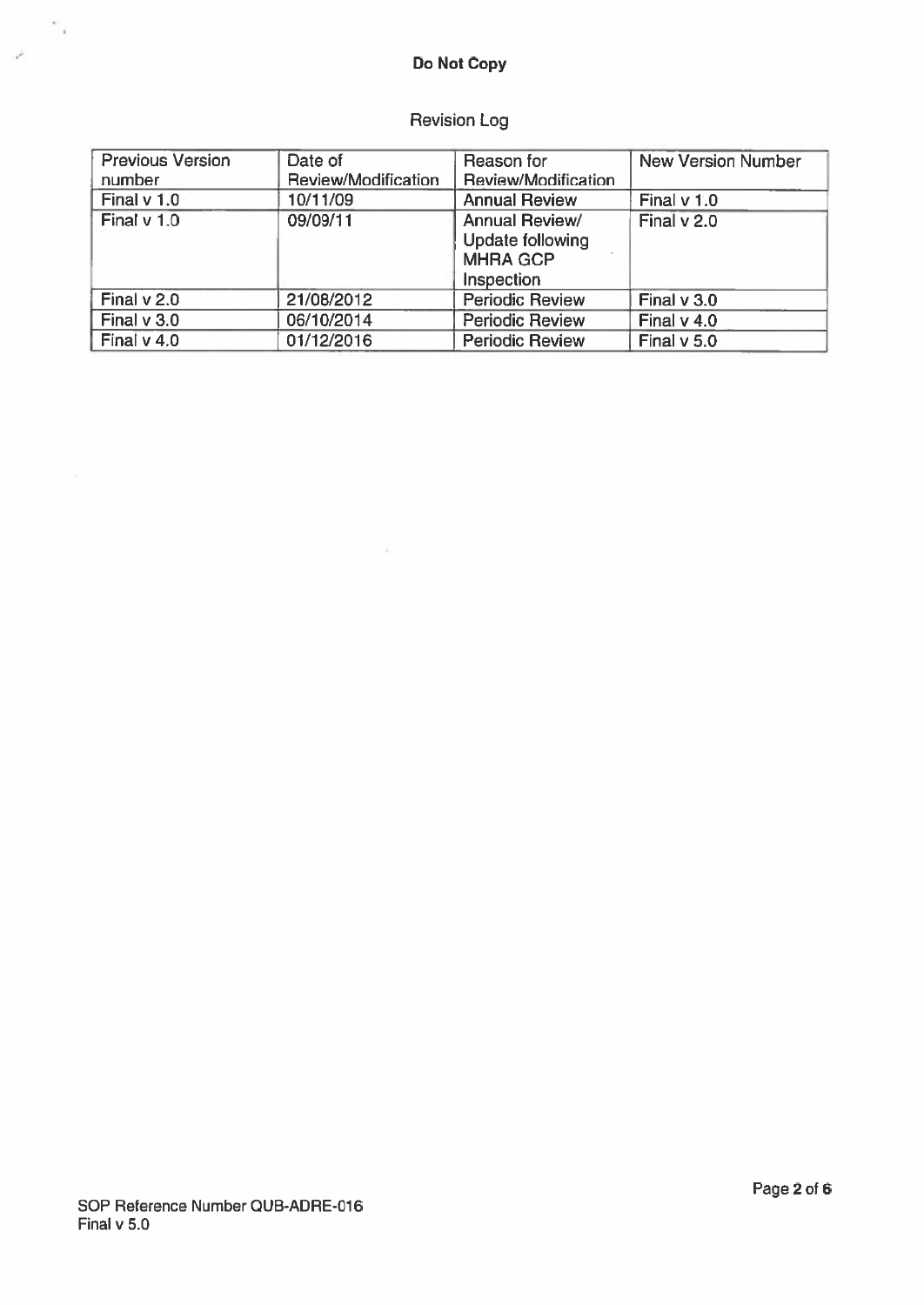#### Purpose  $\mathbf{1}$ .

This Standard Operating Procedure (SOP) provides guidance for the Good Clinical Practice (GCP) Risk-based Inspection Process and the preparation and execution of <sup>a</sup> Good Clinical Practice (GCP) inspection of Queen's University Belfast, carried out by <sup>a</sup> relevant Competent Authority.

#### 2. Introduction

The European Clinical Trials Directive was introduced to ensure the standardisation of research activity in clinical trials; the initiation, conduct, recording and reporting of clinical research. The Medicines for Human Use (Clinical Trials) Regulations 2004 require that research is conducted to the International Conference on Harmonisation (ICH) Good Clinical Practice (GCP) standards to ensure that it complies with the European Clinical Trials Directive. Through sponsorship of research projects, the University is confirming that everything is ready for the research to begin:

- Taking on responsibility for putting and keeping in <sup>p</sup>lace arrangements to initiate, manage and fund the study;
- Satisfying itself the research protocol, research team and research environment have passed appropriate scientific quality assurance;
- Satisfying itself the study has ethical approval before it begins;
- For clinical trials involving medicines, seeking <sup>a</sup> clinical trial authorisation and making arrangements for investigation medicinal products.

Sponsorship is <sup>a</sup> continuous process and the University will ensure that the research is conducted in accordance with Good Clinical Practice, that it is managed, audited, monitored and reported on appropriately. When completed the findings are disseminated and the trial documentation archived.

One of the requirements of the European Clinical Trials Directive is that the Competent Authority, within the United Kingdom (the Medicines and Healthcare products Regulatory Agency (MHRA)), undertakes regular inspections to ensure that Clinical Trials of Investigational Medicinal Products (IMPs) or Clinical Investigations of Medical Devices are conducted in accordance with the Clinical Trials Regulations. The University, as <sup>a</sup> non commercial (co)- sponsor of research will be subject to inspection.

Where the University is named as <sup>a</sup> Sponsor or Co-Sponsor of an IMP, the MHRA may conduct <sup>a</sup> 'sponsor' inspection. The sponsor is required to satisfy the MHRA that the study meets the relevant standards and ensures that arrangements are in place for the ongoing management, monitoring and reporting. An MHRA inspection will include scrutiny of University-wide systems to confirm that the University has fulfilled its sponsor responsibilities.

MHRA inspectors have <sup>a</sup> statutory right to enter IMP-Trial sites, laboratories used for analysis and sponsor premises, to have access to files and any records or information associated with IMP-Trials.

In June 2009 the MHRA introduced <sup>a</sup> risk based approac<sup>h</sup> to inspections. Subsequently <sup>a</sup> Compliance Report should be returned to the MHRA on <sup>a</sup> bi-annual basis enabling them to risk assess the University and its involvement in clinical trials.

#### 3. Scope

This SOP applies to all regulated drug studies where the University is acting in the capacity of Sponsor, or Co-Sponsor. It applies to all members of University staff; both academic and suppor<sup>t</sup> staff as defined by Statute 1, including honorary staff and students.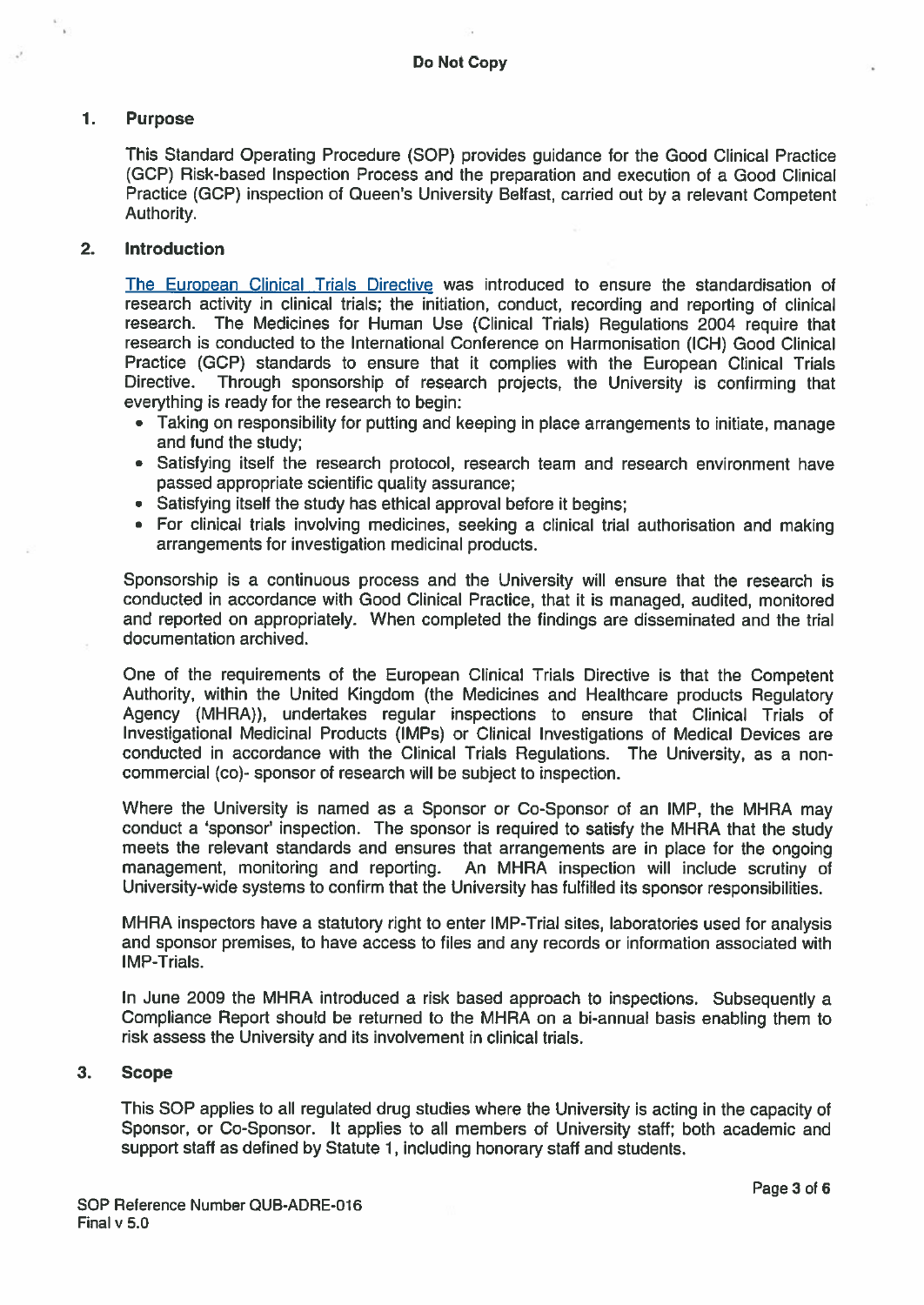#### 4. Responsibilities

#### 4.1 Director of Research and Enterprise

The Director of Research and Enterprise (DRE) will be the point of contact for the MHRA and will liaise with them as necessary before, during and after any inspections. He/she will also be responsible for providing the appropriate verbal and where absolutely necessary, short written briefings to other members of the Senior Management Team and relevant Officers of the University.

#### 4.2 Research Governance Team

The Research Governance Team, will be responsible for collating the risk-based inspection repor<sup>t</sup> and in the event of an inspection <sup>a</sup> list of items required prior to an inspection by the MHRA, or other relevant Competent Authority. Relevant staff within the University work closely with the Chief Investigators and other researchers as par<sup>t</sup> of the necessary preparations.

#### 4.3 Chief Investigator

The Chief Investigator (CI) of any study(s) is responsible for ensuring that their studies are conducted in accordance with ICH-GCP requirements and that their research team are fully aware and compliant with the ICH-GCP requirements and the appropriate Statutory Instruments and subsequent amendments.

The MHRA will review the indemnity cover for all relevant Clinical Trials. The Cl is responsible for ensuring that the Human Subjects Database has been completed correctly and that the Insurer has been made aware of the specifics for the Clinical Trial. As NHS indemnity is reliant on Trust Governance approval it is also the responsibility of the CI to ensure that this is in <sup>p</sup>lace prior to the commencement of the Study (where applicable).

In the event of an inspection the Cl will also be responsible for working closely with and facilitating the requirements of the University before, during and after an inspection.

#### 4.4 Investigators

Every Investigator involved in <sup>a</sup> Clinical Trial needs to ensure that they are fully aware of and compliant with their responsibilities under GCP.

#### 5. Procedure

5.1

#### GCP Inspection - Pre-lnspection

Prior to an inspection visit, the MHRA will reques<sup>t</sup> from the University <sup>a</sup> dossier of documents to help them draft an inspection plan and allocate resources for the inspection. A list of current dossier requirements is available from the MHRA's website but it will include:

- A list of University (co)-sponsored CTIMPs and CT-MPs in which the University is <sup>a</sup> collaborator;
- The titles and phases of the University (co)-sponsored CTMPs;
- The names of Cl and the location of their CTIMP;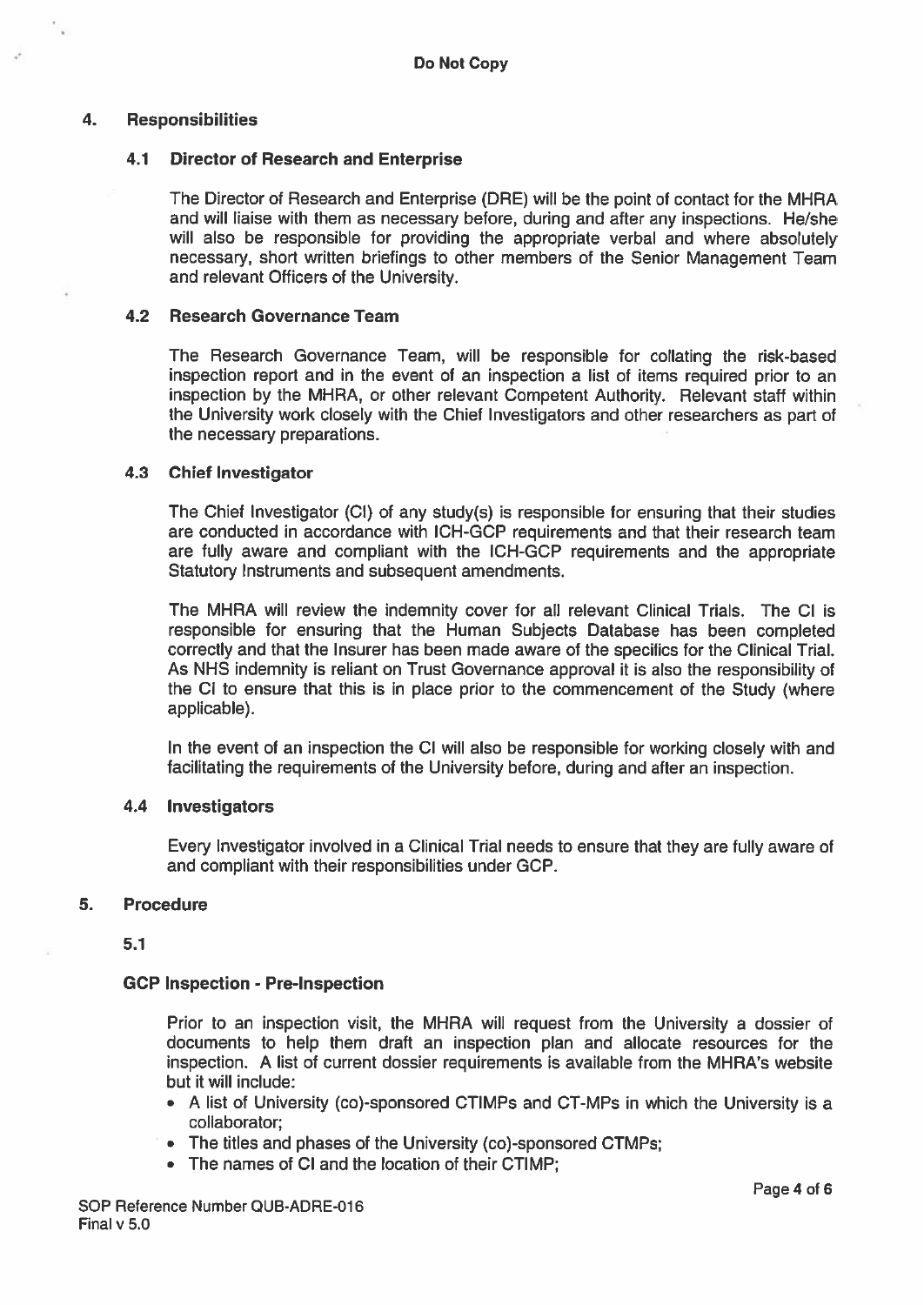- Organisational chart with relevant staff names, roles and responsibilities;
- An index of all University SOPs in use for the managemen<sup>t</sup> of CTIMPs and processes;
- Overview of facilities, activities and service providers/supporting departments (to enable them to plan the necessary resources index plus selected;
- Contact name to manage logistics.

### 5.2 Preparing for an inspection

The Research Governance Team will, on behalf of the University:

- Inform all relevant staff as soon as they become aware of an MHRA inspection.
- Memos/emails will be sent to the:
	- i Senior Management Team;
	- Relevant Head of School(s); ii.
	- üi Centre Directors within the School of Medicine, Dentistry and Biomedical Sciences;
	- iv Chief Investigators.
- All recipients are expected to cascade the information to all relevant staff and researchers;
- Collate the pre-inspection dossier.

Every researcher involved in CTIMPs should:

- Comply with the requests from the Research Governance Team staff to prepare for an inspection.
- Review trial documentation as par<sup>t</sup> of ongoing compliance process.

#### 5.3 Areas of Interest

The MHRA will be interested in processes relating to:

- Regulatory submissions;
- Laboratories;
- IMP management;
- Contract Management;
- Project management;
- Trial-file managemen<sup>t</sup> for selected clinical trial(s)
- Quality Assurance;
- Training;
- Computer systems;
- Monitoring;
- Pharmagovigilance;
- Medical Advisors;
- Data Management;
- Statistical Analysis;
- Report Writing;
- Archives;
- Investigational sites.

#### 5.4 The inspection

Approximately one to two weeks prior to the inspection visit, the University will receive an inspection plan that outlines the activities to be covered during the inspection. The inspection plan states which CTIMPs are to be inspected, which staff are to be interviewed, which facilities are to be visited and which documents are to be reviewed.